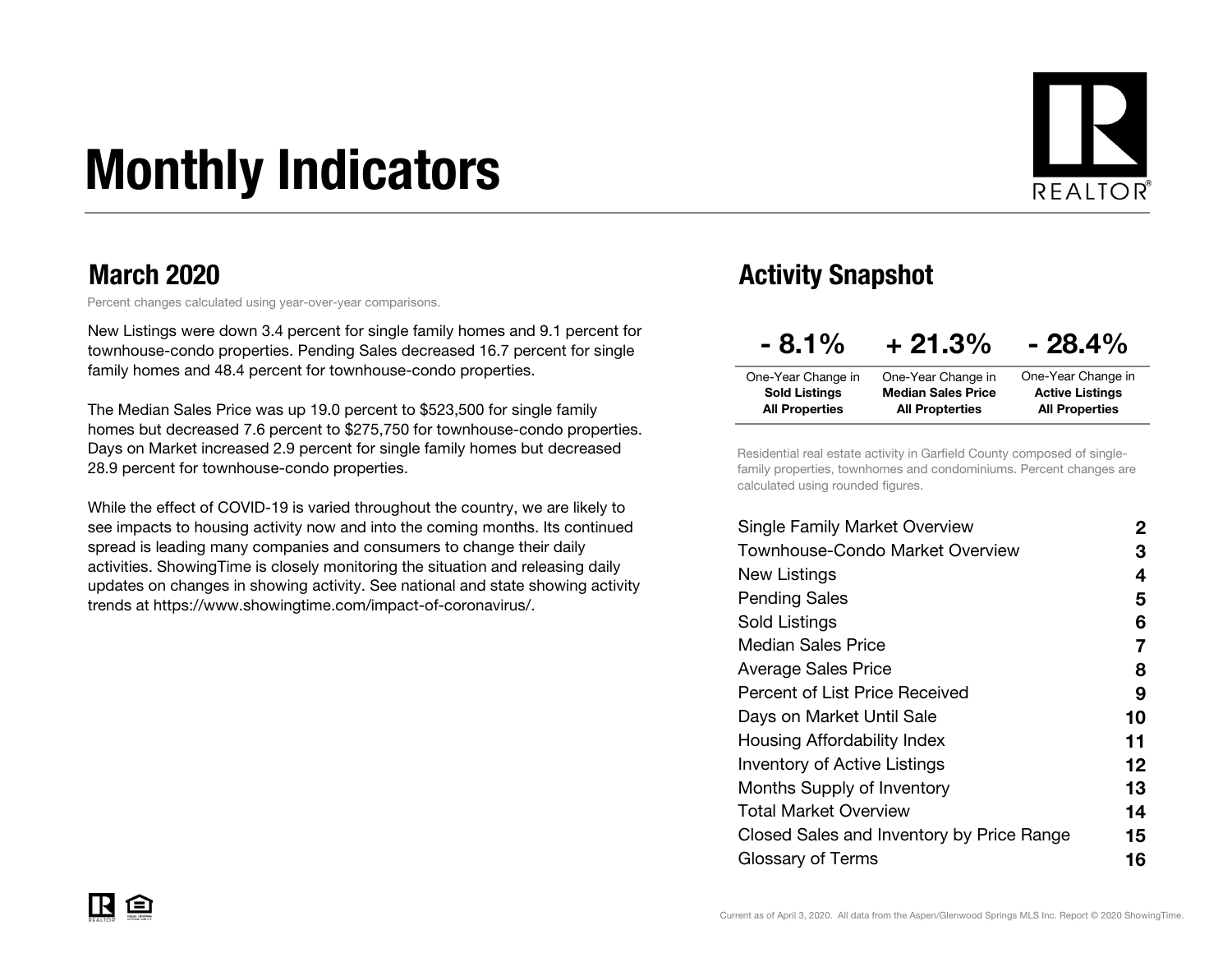# Single Family Market Overview

Key metrics by report month and for year-to-date (YTD) starting from the first of the year.



| <b>Key Metrics</b>                 | <b>Historical Sparkbars</b>                                | 3-2019    | 3-2020    | Percent Change |           | <b>YTD 2019 YTD 2020</b> | Percent Change |
|------------------------------------|------------------------------------------------------------|-----------|-----------|----------------|-----------|--------------------------|----------------|
| <b>New Listings</b>                | 12-2018<br>4-2019<br>12-2019<br>4-2018<br>8-2018<br>8-2019 | 87        | 84        | $-3.4%$        | 217       | 214                      | $-1.4%$        |
| <b>Pending Sales</b>               | 8-2018<br>12-2018<br>4-2018<br>4-2019<br>8-2019<br>12-2019 | 72        | 60        | $-16.7%$       | 184       | 173                      | $-6.0%$        |
| <b>Sold Listings</b>               | 4-2018<br>12-2018<br>4-2019<br>8-2018<br>8-2019<br>12-2019 | 58        | 61        | $+5.2%$        | 131       | 145                      | $+10.7%$       |
| <b>Median Sales Price</b>          | 4-2018<br>12-2018<br>8-2018<br>8-2019<br>12-2019           | \$440,000 | \$523,500 | $+19.0%$       | \$417,500 | \$465,000                | $+11.4%$       |
| <b>Avg. Sales Price</b>            | 12-2018<br>4-2019<br>4-2018<br>8-2018<br>8-2019<br>12-2019 | \$522,253 | \$581,754 | $+11.4%$       | \$506,314 | \$563,471                | $+11.3%$       |
| <b>Pct. of List Price Received</b> | 4-2019<br>4-2018<br>12-2018<br>8-2019<br>12-2019<br>8-2018 | 97.3%     | 96.9%     | $-0.4%$        | 97.3%     | 97.3%                    | 0.0%           |
| <b>Days on Market</b>              | 12-2018<br>4-2018<br>8-2018<br>4-2019<br>8-2019<br>12-2019 | 104       | 107       | $+2.9%$        | 100       | 90                       | $-10.0%$       |
| <b>Affordability Index</b>         | 4-2018<br>12-2018<br>8-2019<br>12-2019<br>8-2018<br>4-2019 | 79        | 70        | $-11.4%$       | 83        | 79                       | $-4.8%$        |
| <b>Active Listings</b>             | 4-2018<br>12-2018<br>4-2019<br>8-2019<br>12-2019<br>8-2018 | 322       | 210       | $-34.8%$       |           |                          |                |
| <b>Months Supply</b>               | 4-2018<br>8-2018<br>12-2018<br>4-2019<br>8-2019<br>12-2019 | 4.6       | 3.0       | $-34.8%$       |           |                          |                |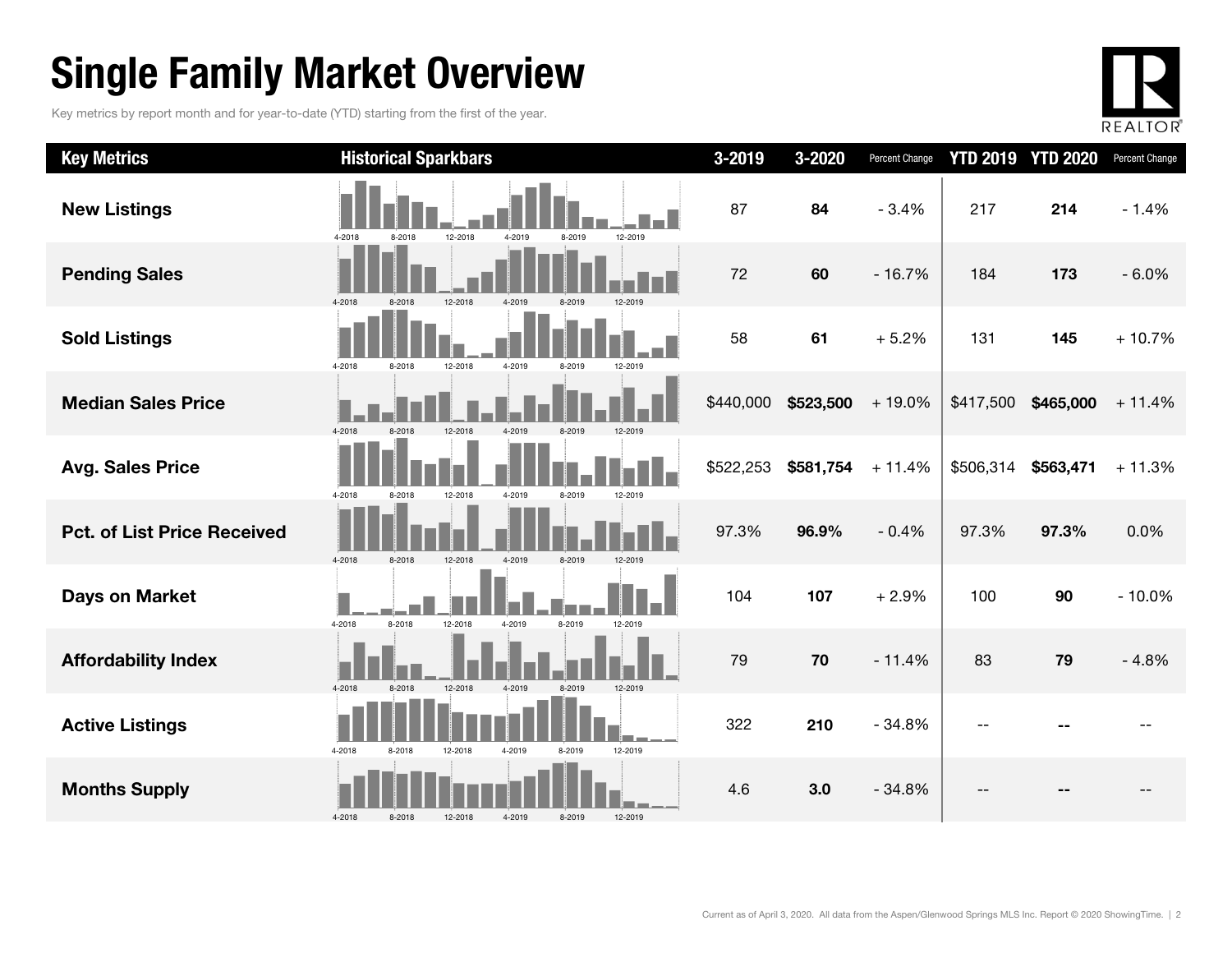# Townhouse-Condo Market Overview

Key metrics by report month and for year-to-date (YTD) starting from the first of the year.



| <b>Key Metrics</b>                 | <b>Historical Sparkbars</b>                                | 3-2019    | 3-2020    | <b>Percent Change</b> |           | <b>YTD 2019 YTD 2020</b> | Percent Change |
|------------------------------------|------------------------------------------------------------|-----------|-----------|-----------------------|-----------|--------------------------|----------------|
| <b>New Listings</b>                | 12-2018<br>12-2019<br>4-2018<br>8-2018<br>4-2019<br>8-2019 | 33        | 30        | $-9.1%$               | 93        | 85                       | $-8.6%$        |
| <b>Pending Sales</b>               | 4-2018<br>12-2019                                          | 31        | 16        | $-48.4%$              | 75        | 56                       | $-25.3%$       |
| <b>Sold Listings</b>               | 4-2018<br>8-2018<br>12-2018<br>4-2019<br>12-2019<br>8-2019 | 28        | 18        | $-35.7%$              | 64        | 56                       | $-12.5%$       |
| <b>Median Sales Price</b>          | 4-2018<br>8-2018<br>12-2018<br>4-2019<br>8-2019            | \$298,500 | \$275,750 | $-7.6%$               | \$305,000 | \$322,000                | $+5.6%$        |
| <b>Avg. Sales Price</b>            | 8-2018<br>12-2018<br>4-2019<br>8-2019<br>4-2018<br>12-2019 | \$332,304 | \$299,772 | $-9.8%$               | \$337,138 | \$362,669                | $+7.6%$        |
| <b>Pct. of List Price Received</b> | 4-2018<br>8-2018<br>12-2018<br>4-2019<br>8-2019<br>12-2019 | 98.6%     | 99.3%     | $+0.7%$               | 97.9%     | 99.1%                    | $+1.2%$        |
| <b>Days on Market</b>              | 4-2018<br>8-2018<br>12-2018<br>4-2019<br>8-2019<br>12-2019 | 83        | 59        | $-28.9%$              | 97        | 69                       | $-28.9%$       |
| <b>Affordability Index</b>         | 12-2018<br>4-2019<br>12-2019<br>4-2018<br>8-2018<br>8-2019 | 117       | 133       | $+13.7%$              | 114       | 114                      | 0.0%           |
| <b>Active Listings</b>             | 12-2018<br>12-2019<br>4-2018<br>8-2018<br>4-2019<br>8-2019 | 86        | 82        | $-4.7%$               |           |                          |                |
| <b>Months Supply</b>               | 4-2018<br>12-2019<br>8-2018<br>12-2018<br>4-2019<br>8-2019 | 3.3       | 2.8       | $-15.2%$              | $-$       |                          |                |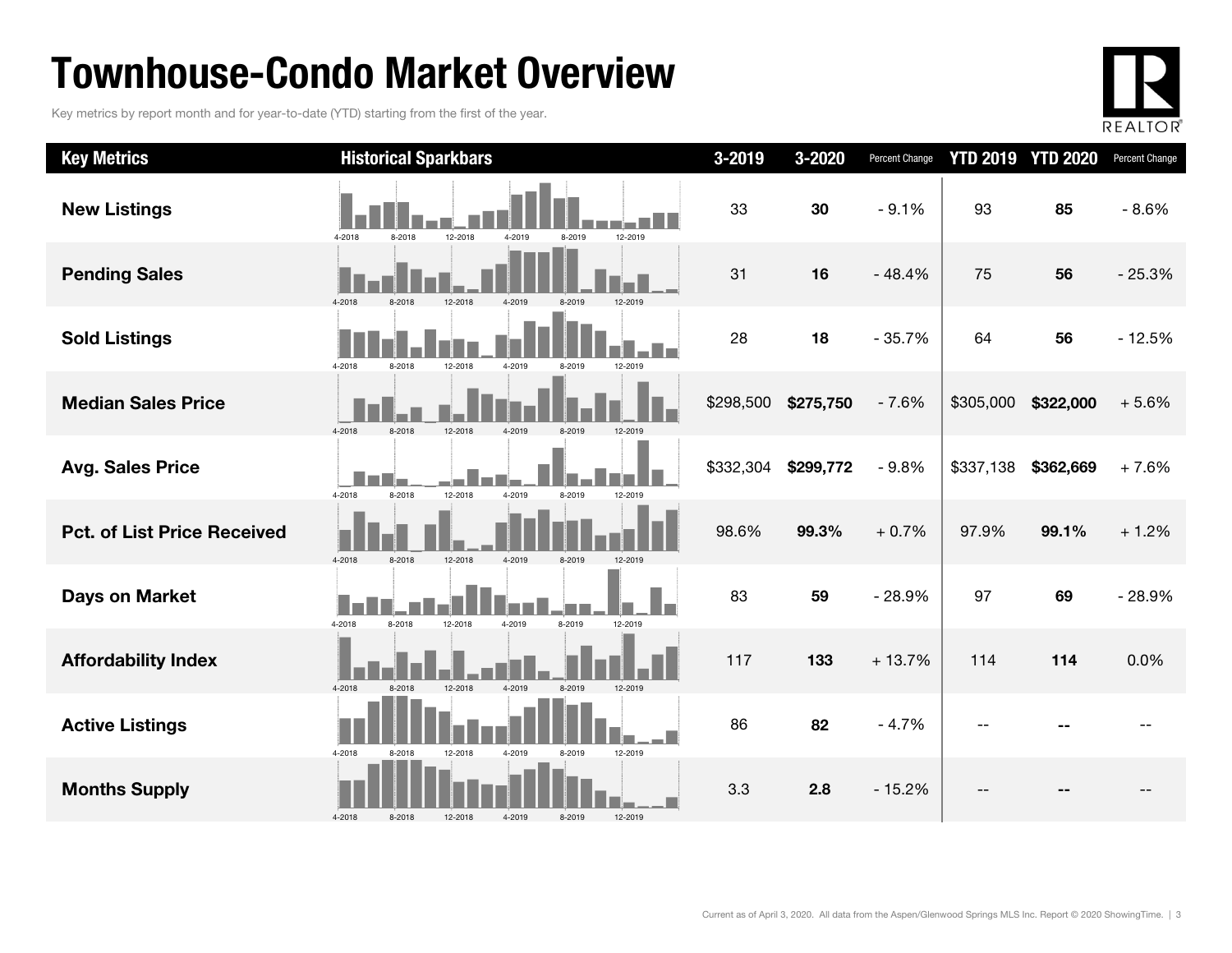# New Listings







| <b>New Listings</b> | Single<br>Family | <b>Percent Change</b><br>from Previous<br>Year | Townhouse-<br>Condo | <b>Percent Change</b><br>from Previous<br>Year |
|---------------------|------------------|------------------------------------------------|---------------------|------------------------------------------------|
| Apr-2019            | 119              | $-1.7%$                                        | 49                  | $-2.0\%$                                       |
| May-2019            | 137              | $-16.5\%$                                      | 52                  | +85.7%                                         |
| Jun-2019            | 148              | $+5.0\%$                                       | 61                  | +60.5%                                         |
| Jul-2019.           | 116              | $+18.4%$                                       | 45                  | $+9.8\%$                                       |
| Aug-2019            | 104              | $-11.1%$                                       | 46                  | +12.2%                                         |
| Sep-2019            | 66               | $-35.3%$                                       | 23                  | $-17.9\%$                                      |
| Oct-2019            | 61               | $-32.2\%$                                      | 22                  | 0.0%                                           |
| Nov-2019            | 43               | $-18.9%$                                       | 22                  | $-12.0%$                                       |
| Dec-2019            | 48               | $+11.6%$                                       | 20                  | $+25.0%$                                       |
| Jan-2020            | 72               | $+22.0\%$                                      | 25                  | $-10.7\%$                                      |
| Feb-2020            | 58               | $-18.3%$                                       | 30                  | -6.3%                                          |
| Mar-2020            | 84               | $-3.4\%$                                       | 30                  | $-9.1\%$                                       |

### Historical New Listings by Month

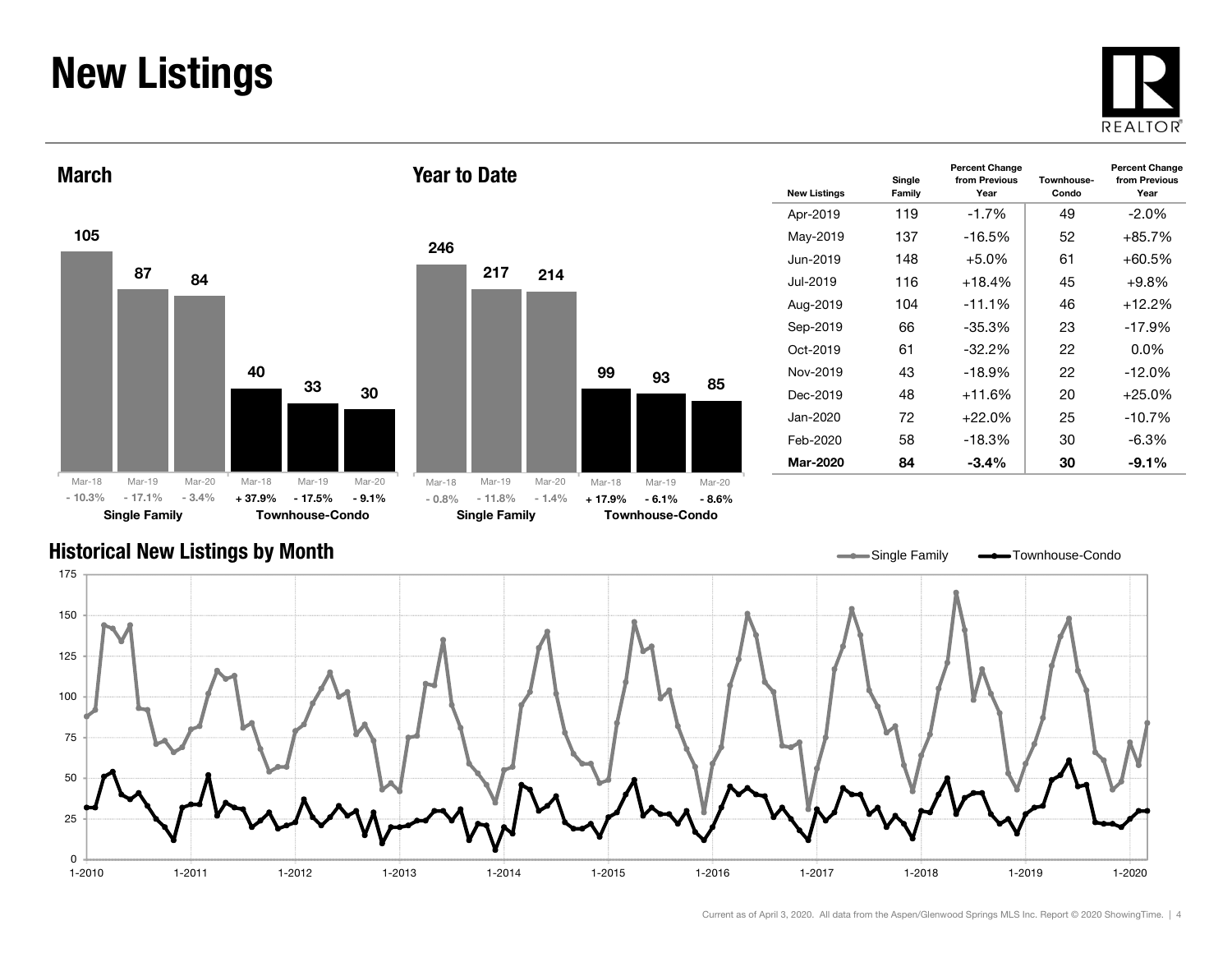### Pending Sales







| <b>Pending Sales</b> | Single<br>Family | <b>Percent Change</b><br>from Previous<br>Year | Townhouse-<br>Condo | <b>Percent Change</b><br>from Previous<br>Year |  |
|----------------------|------------------|------------------------------------------------|---------------------|------------------------------------------------|--|
| Apr-2019             | 82               | $+12.3%$                                       | 39                  | $+34.5%$                                       |  |
| May-2019             | 85               | $-9.6%$                                        | 38                  | $+52.0%$                                       |  |
| Jun-2019             | 78               | $-17.0%$                                       | 38                  | $+81.0%$                                       |  |
| .Jul-2019            | 78               | $-2.5%$                                        | 41                  | $+70.8%$                                       |  |
| Aug-2019             | 82               | $-6.8\%$                                       | 40                  | $+25.0%$                                       |  |
| Sep-2019             | 69               | $+3.0\%$                                       | 16                  | -42.9%                                         |  |
| Oct-2019             | 76               | $+18.8%$                                       | 28                  | $+21.7%$                                       |  |
| Nov-2019             | 50               | $+28.2\%$                                      | 24                  | $-7.7\%$                                       |  |
| Dec-2019             | 50               | $+19.0\%$                                      | 20                  | $+11.1%$                                       |  |
| Jan-2020.            | 59               | $+11.3%$                                       | 25                  |                                                |  |
| Feb-2020             | 54               | $-8.5\%$                                       | 15                  | $-46.4%$                                       |  |
| Mar-2020             | 60               | $-16.7\%$                                      | 16                  | -48.4%                                         |  |

#### Historical Pending Sales by Month

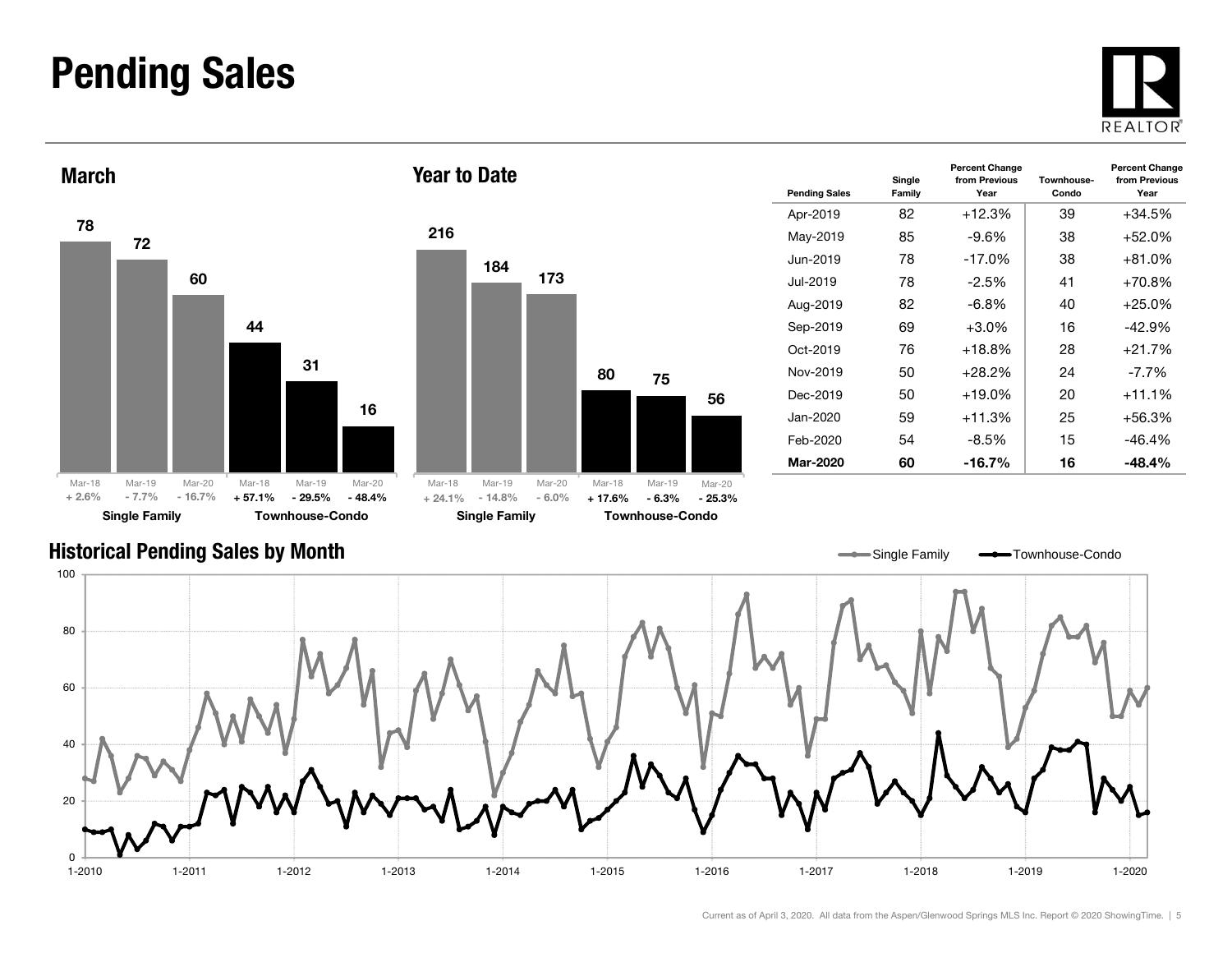# Sold Listings





| <b>Sold Listings</b> | Single<br>Family | <b>Percent Change</b><br>from Previous<br>Year | Townhouse-<br>Condo | <b>Percent Change</b><br>from Previous<br>Year |
|----------------------|------------------|------------------------------------------------|---------------------|------------------------------------------------|
| Apr-2019             | 66               | -8.3%                                          | 25                  | $-21.9\%$                                      |
| May-2019             | 93               | $+17.7%$                                       | 38                  | $+26.7%$                                       |
| Jun-2019             | 90               | $+3.4\%$                                       | 34                  | $+9.7\%$                                       |
| Jul-2019             | 70               | $-27.8%$                                       | 45                  | $+80.0\%$                                      |
| Aug-2019             | 82               | $-17.2%$                                       | 38                  | $+22.6%$                                       |
| Sep-2019             | 71               | $-12.3\%$                                      | 36                  | $+89.5%$                                       |
| Oct-2019             | 84               | $+9.1%$                                        | 31                  | $-3.1\%$                                       |
| Nov-2019             | 62               | $0.0\%$                                        | 20                  | $-16.7%$                                       |
| Dec-2019             | 68               | $+36.0\%$                                      | 24                  | $-4.0\%$                                       |
| Jan-2020             | 39               | $+11.4%$                                       | 16                  | $-30.4%$                                       |
| Feb-2020             | 45               | $+18.4%$                                       | 22                  | $+69.2%$                                       |
| Mar-2020             | 61               | +5.2%                                          | 18                  | $-35.7%$                                       |

### Historical Sold Listings by Month

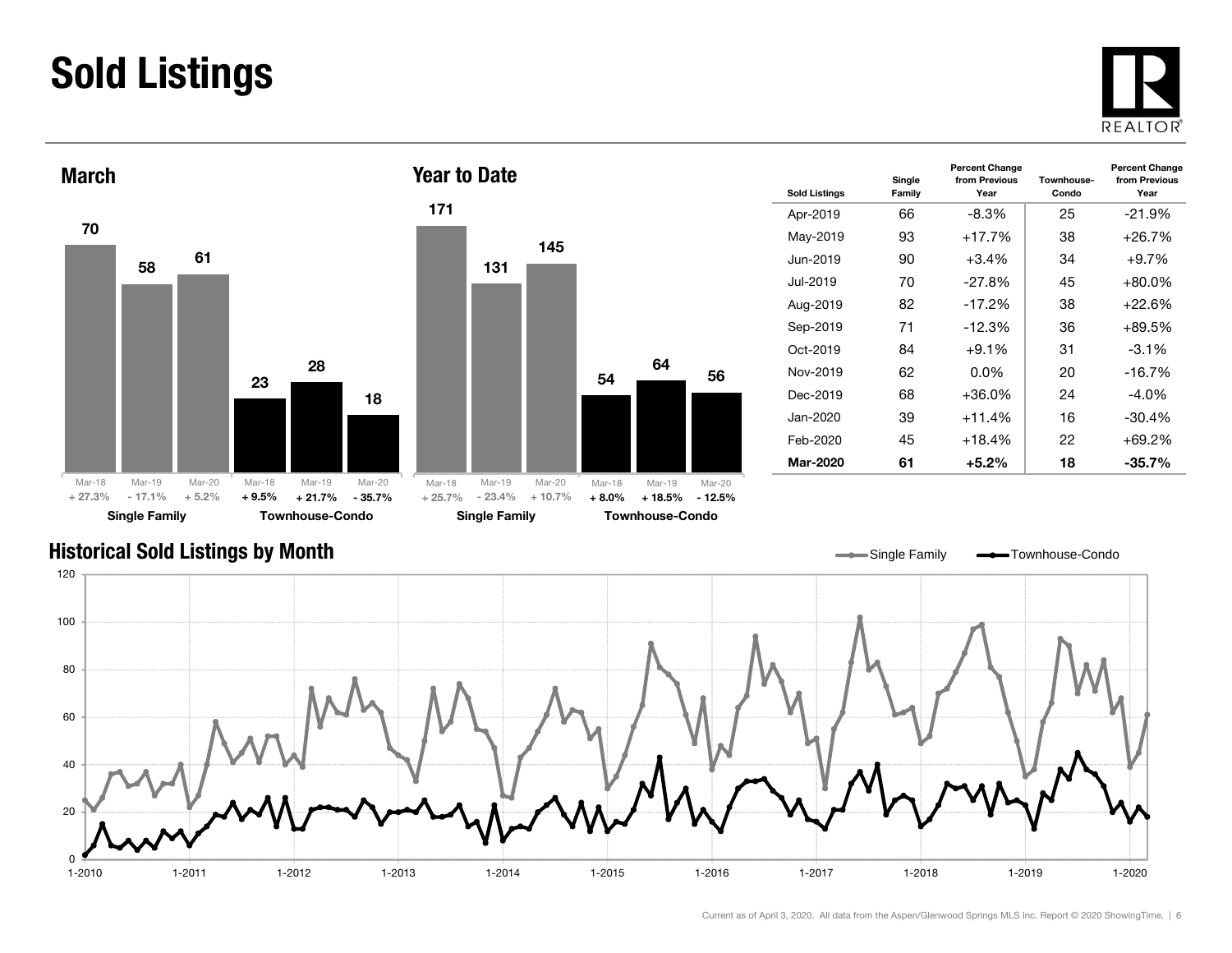### Median Sales Price





| <b>Median Sales</b><br>Price | Single<br>Family | <b>Percent Change</b><br>from Previous<br>Year | Townhouse-<br>Condo | <b>Percent Change</b><br>from Previous<br>Year |
|------------------------------|------------------|------------------------------------------------|---------------------|------------------------------------------------|
| Apr-2019                     | \$377,500        | $-11.6\%$                                      | \$293,000           | +23.2%                                         |
| May-2019                     | \$445,000        | $+21.9%$                                       | \$283,500           | -5.6%                                          |
| Jun-2019.                    | \$409,500        | $-0.1\%$                                       | \$323,000           | $+12.5%$                                       |
| Jul-2019.                    | \$491,100        | $+30.4%$                                       | \$350,000           | $+15.3%$                                       |
| Aug-2019                     | \$466,500        | $+6.1%$                                        | \$302,000           | +14.0%                                         |
| Sep-2019                     | \$455,000        | $+8.3%$                                        | \$277,500           | $-0.9\%$                                       |
| Oct-2019                     | \$386,500        | $-13.1%$                                       | \$312,000           | +30.5%                                         |
| Nov-2019                     | \$441,500        | $-4.0%$                                        | \$295,700           | $+3.4%$                                        |
| Dec-2019                     | \$477,500        | $+37.6%$                                       | \$252,000           | -4.9%                                          |
| Jan-2020                     | \$389,900        | $-8.3\%$                                       | \$337,450           | $+4.5%$                                        |
| Feb-2020                     | \$450,000        | $+20.5%$                                       | \$303,500           | $-2.1\%$                                       |
| <b>Mar-2020</b>              | \$523,500        | $+19.0\%$                                      | \$275,750           | -7.6%                                          |

Single Family **-**Townhouse-Condo

### Historical Median Sales Price by Month

\$0 \$100,000 \$200,000 \$300,000 \$400,000 \$500,000 \$600,000 1-2010 1-2011 1-2012 1-2013 1-2014 1-2015 1-2016 1-2017 1-2018 1-2019 1-20201-2020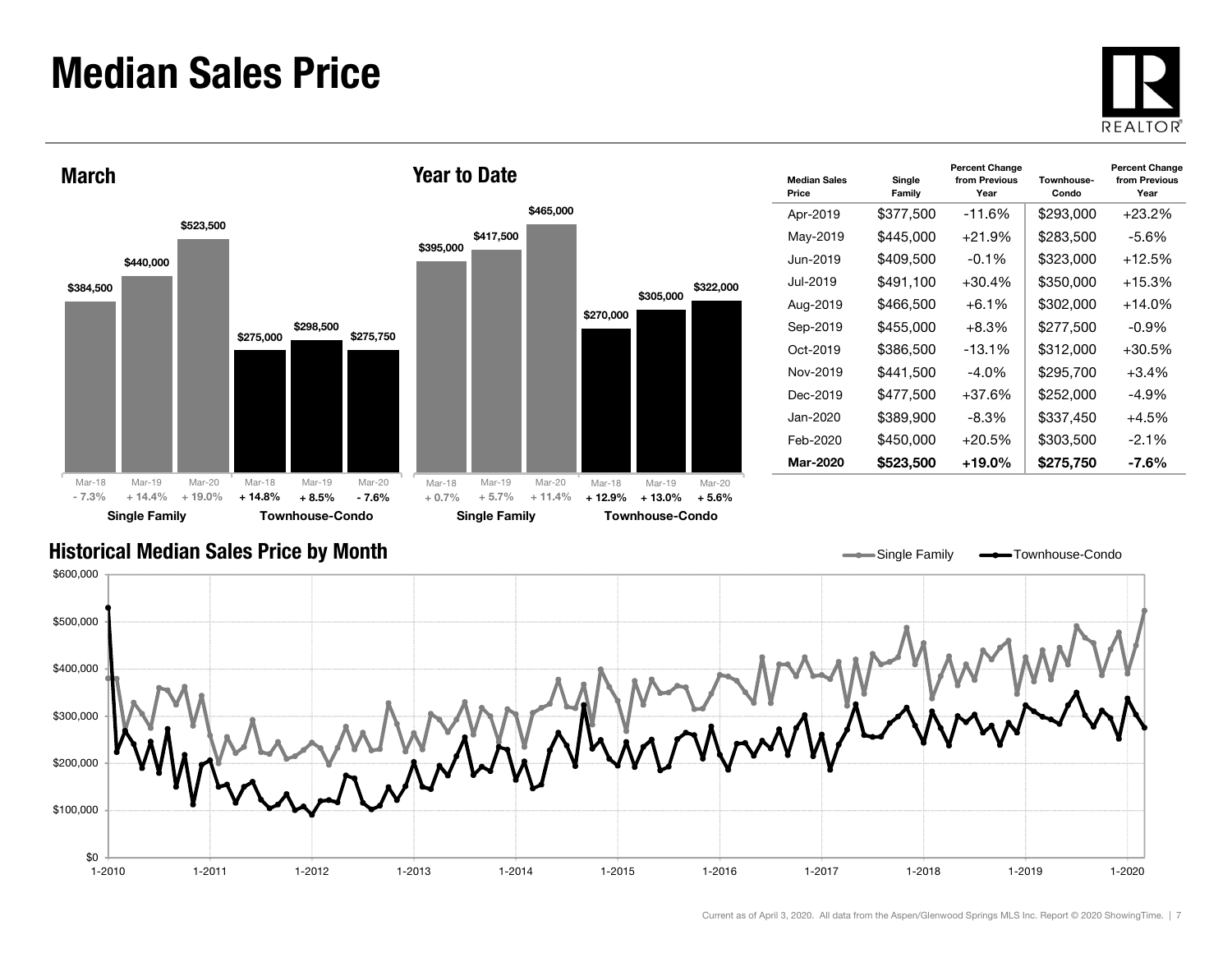### Average Sales Price





| Avg. Sales Price | Single<br>Family      | <b>Percent Change</b><br>from Previous<br>Year | Townhouse-<br>Condo | <b>Percent Change</b><br>from Previous<br>Year |
|------------------|-----------------------|------------------------------------------------|---------------------|------------------------------------------------|
| Apr-2019         | \$478,817             | $-2.7\%$                                       | \$314,100           | $+12.9%$                                       |
| May-2019         | \$555,923             | $+29.0\%$                                      | \$299,268           | $-12.8%$                                       |
| Jun-2019.        | \$501,982             | $+7.7\%$                                       | \$368,553           | $+11.8%$                                       |
| Jul-2019         | \$540,196             | $+16.1%$                                       | \$425,019           | $+26.2%$                                       |
| Aug-2019         | \$607,160             | $+24.3%$                                       | \$336,413           | $+5.9%$                                        |
| Sep-2019         | \$559,492<br>$+18.4%$ |                                                | \$316.014           | $+6.2\%$                                       |
| Oct-2019         | \$494.767             | -6.8%                                          | \$354.552           | $+29.0\%$                                      |
| Nov-2019         | \$656,770             | $+27.5%$                                       | \$336,540           | $+9.2%$                                        |
| Dec-2019         | \$605,346             | $+40.8%$                                       | \$333,850           | $+5.5\%$                                       |
| Jan-2020         | \$489,674             | -8.7%                                          | \$450,942           | $+28.4%$                                       |
| Feb-2020         | \$602.644             | +32.6%                                         | \$349,932           | $+8.4\%$                                       |
| <b>Mar-2020</b>  | \$581,754             | $+11.4%$                                       | \$299,772           | $-9.8\%$                                       |

#### Historical Average Sales Price by Month

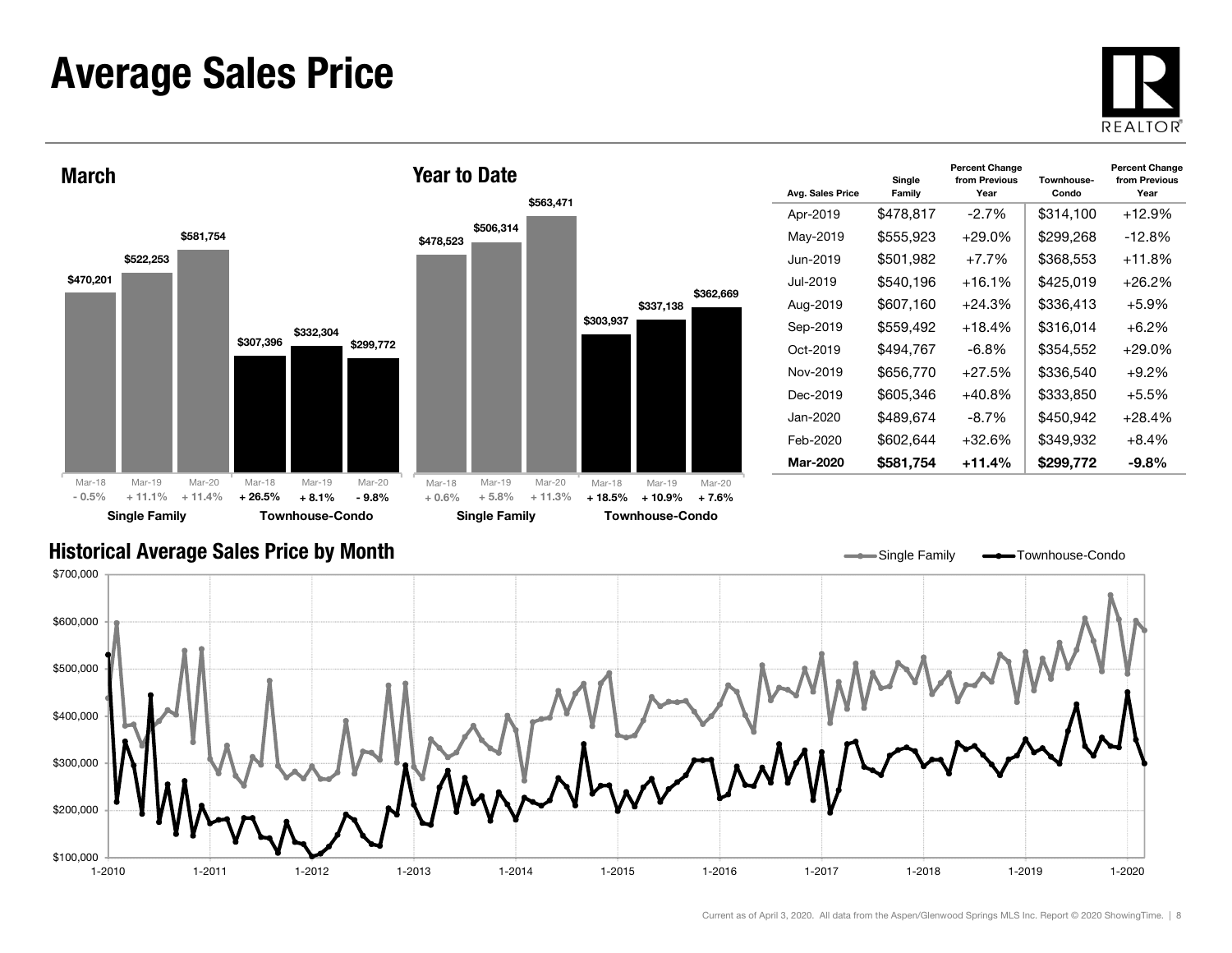# Percent of List Price Received



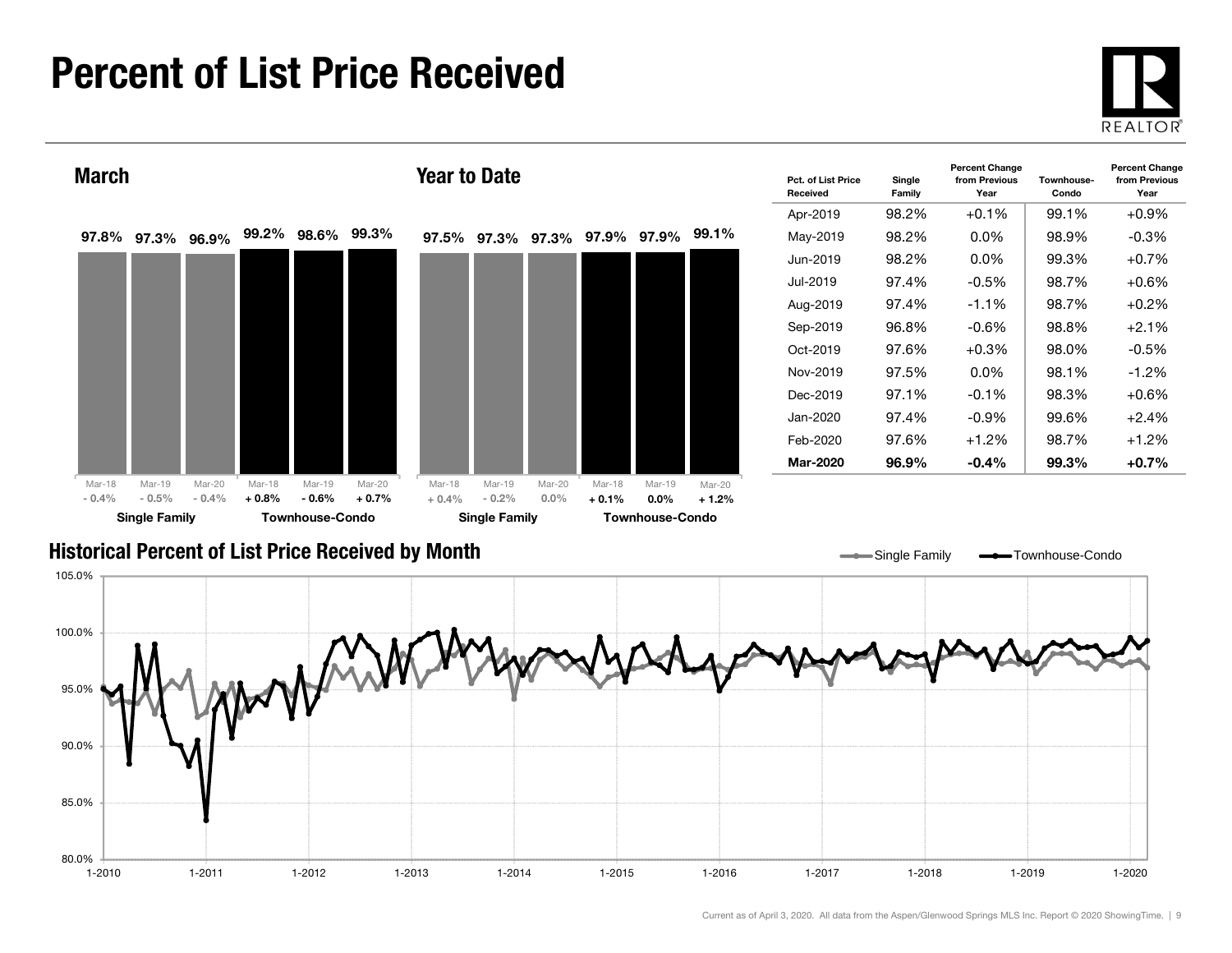# Days on Market Until Sale





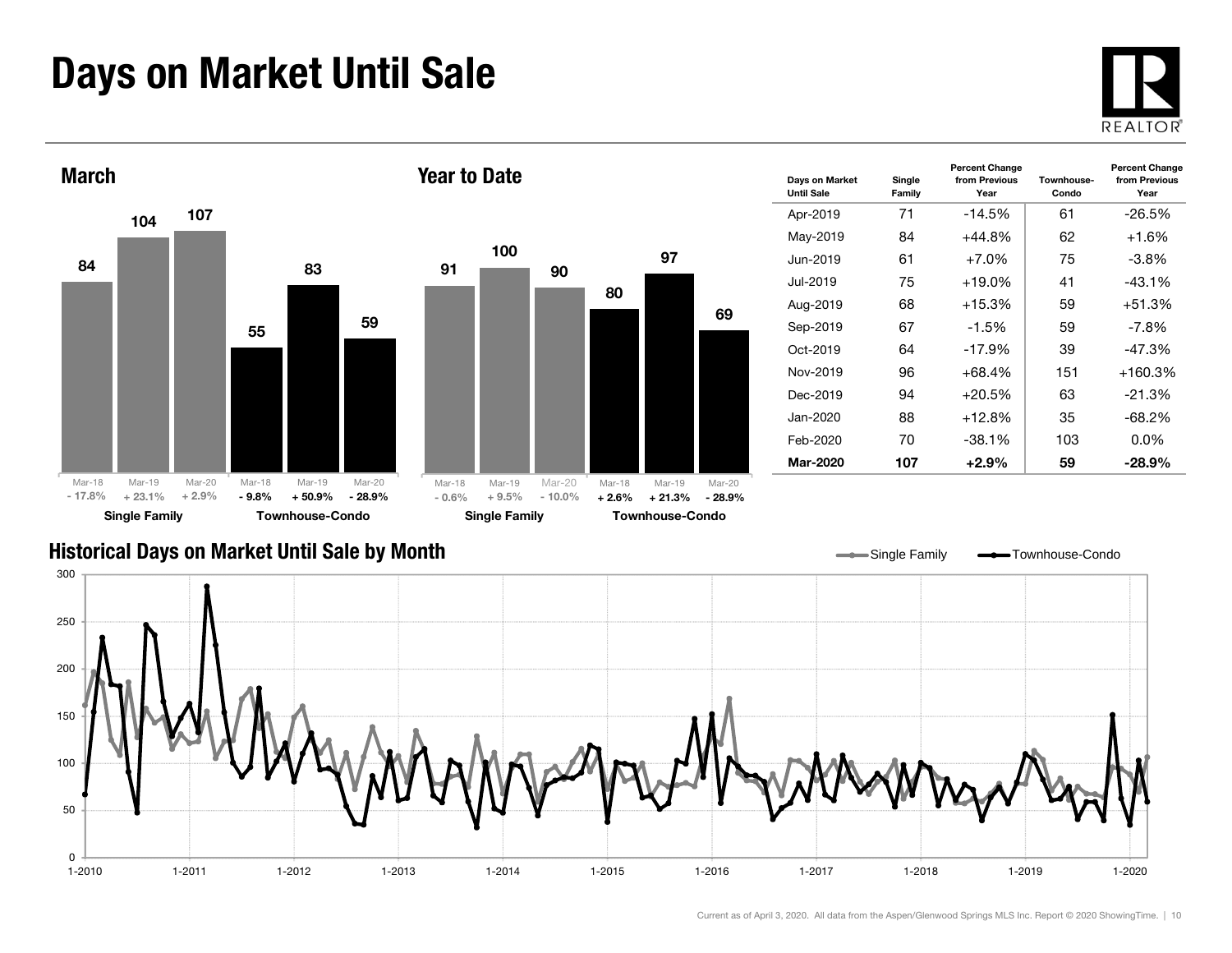# Housing Affordability Index



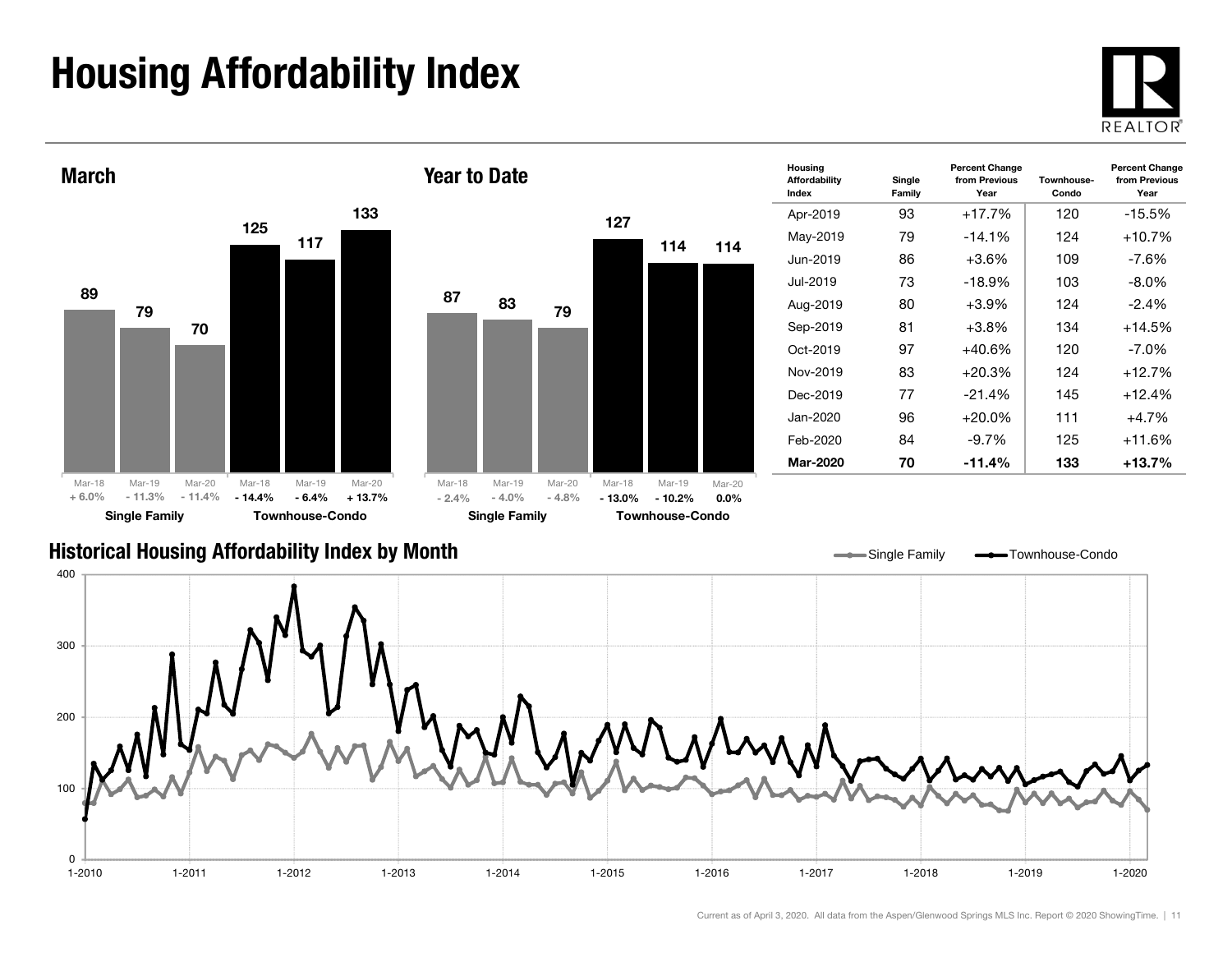# Inventory of Active Listings





#### Historical Inventory of Active Listings by Month



Single Family **-** Townhouse-Condo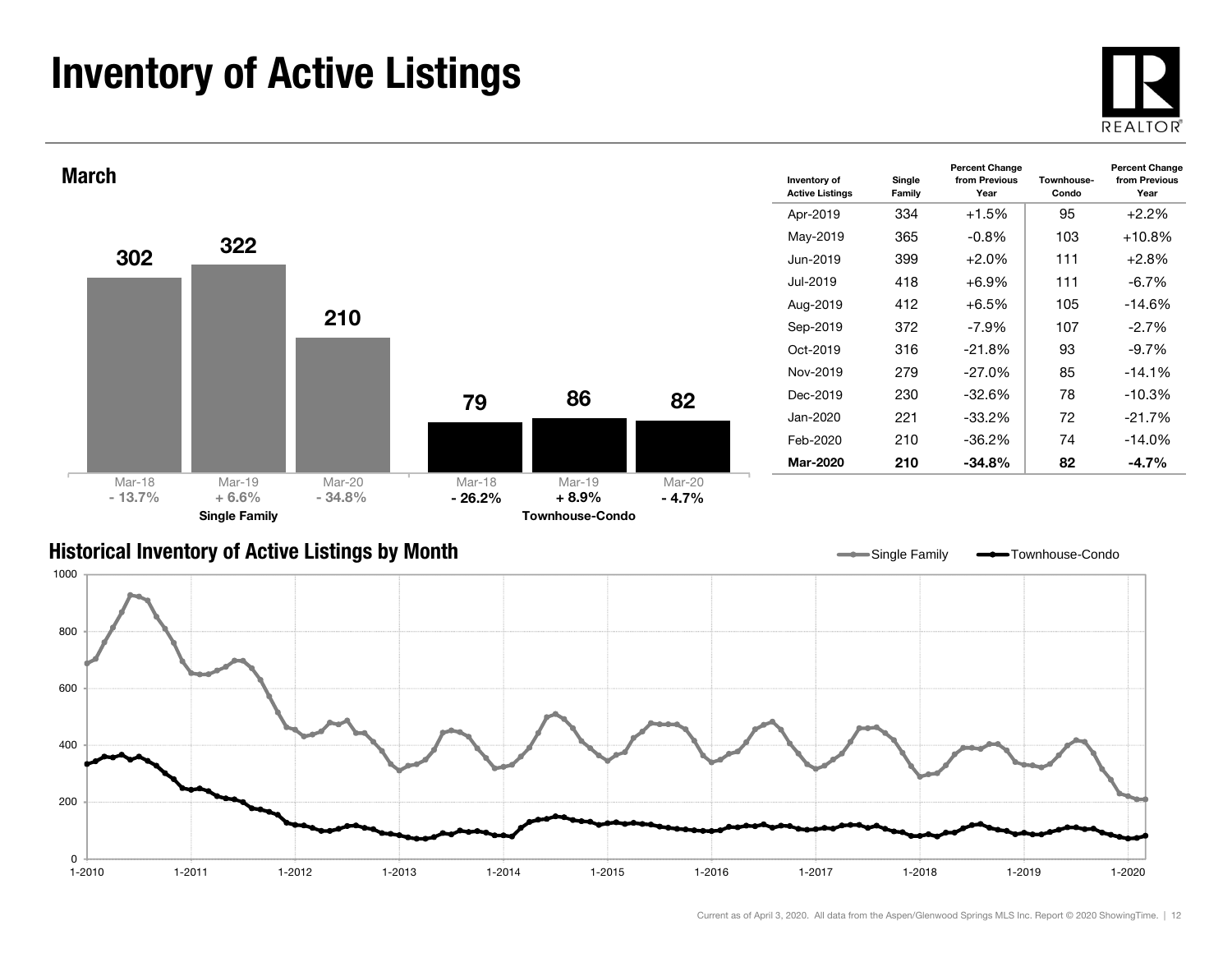# Months Supply of Inventory

0 $1 - 2010$ 

10



 $1 - 2020$ 



1-2010 1-2011 1-2012 1-2013 1-2014 1-2015 1-2016 1-2017 1-2018 1-2019 1-2020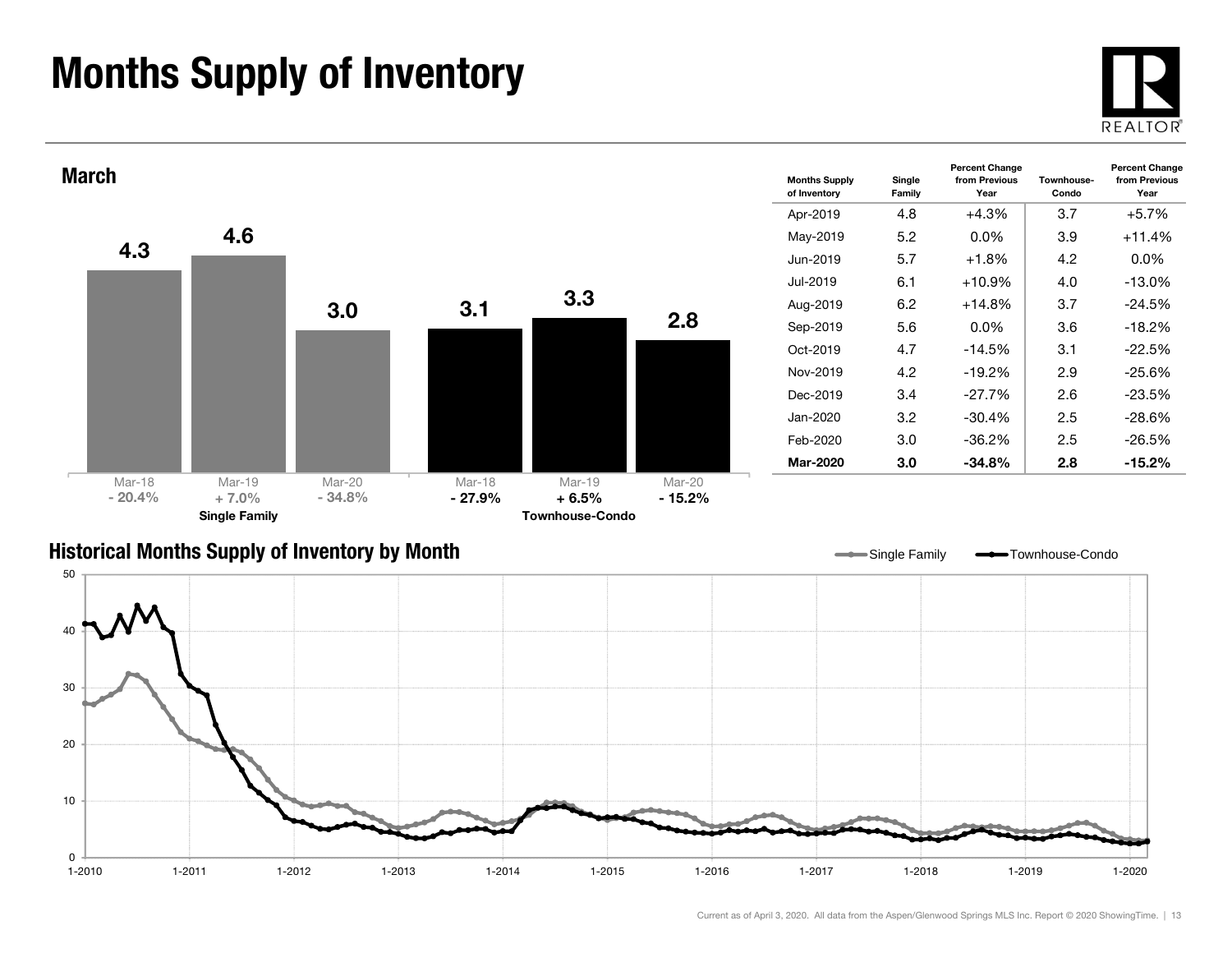# Total Market Overview

Key metrics by report Month and for year-to-date (YTD) starting from the first of the year.



| <b>Key Metrics</b>                 | <b>Historical Sparkbars</b>                                | 3-2019    | 3-2020    | Percent Change |           | <b>YTD 2019 YTD 2020</b> | Percent Change |
|------------------------------------|------------------------------------------------------------|-----------|-----------|----------------|-----------|--------------------------|----------------|
| <b>New Listings</b>                | 12-2018<br>4-2019<br>12-2019<br>4-2018<br>8-2018<br>8-2019 | 120       | 114       | $-5.0%$        | 310       | 299                      | $-3.5%$        |
| <b>Pending Sales</b>               | 8-2018<br>12-2018<br>4-2019<br>12-2019<br>4-2018<br>8-2019 | 103       | 76        | $-26.2%$       | 259       | 229                      | $-11.6%$       |
| <b>Sold Listings</b>               | 4-2018<br>12-2018<br>4-2019<br>8-2018<br>8-2019<br>12-2019 | 86        | 79        | $-8.1%$        | 195       | 201                      | $+3.1%$        |
| <b>Median Sales Price</b>          | 4-2018<br>12-2018<br>8-2018<br>4-2019<br>8-2019            | \$375,000 | \$455,000 | $+21.3%$       | \$360,000 | \$420,000                | $+16.7%$       |
| <b>Avg. Sales Price</b>            | 4-2018<br>12-2018<br>8-2018<br>4-2019<br>8-2019<br>12-2019 | \$460,409 | \$517,505 | $+12.4%$       | \$450,790 | \$507,526                | $+12.6%$       |
| <b>Pct. of List Price Received</b> | 4-2018<br>8-2018<br>12-2018<br>4-2019<br>8-2019<br>12-2019 | 97.7%     | 97.5%     | $-0.2%$        | 97.5%     | 97.8%                    | $+0.3%$        |
| <b>Days on Market</b>              | 4-2018<br>12-2018<br>8-2018<br>4-2019<br>8-2019<br>12-2019 | 97        | 96        | $-1.0%$        | 99        | 84                       | $-15.2%$       |
| <b>Affordability Index</b>         | 4-2018<br>12-2018<br>12-2019<br>8-2018<br>4-2019           | 93        | 81        | $-12.9%$       | 97        | 87                       | $-10.3%$       |
| <b>Active Listings</b>             | 4-2018<br>12-2018<br>4-2019<br>12-2019<br>8-2018<br>8-2019 | 408       | 292       | $-28.4%$       |           |                          |                |
| <b>Months Supply</b>               | 4-2018<br>8-2018<br>4-2019<br>8-2019<br>12-2019<br>12-2018 | 4.3       | 3.0       | $-30.2%$       |           |                          |                |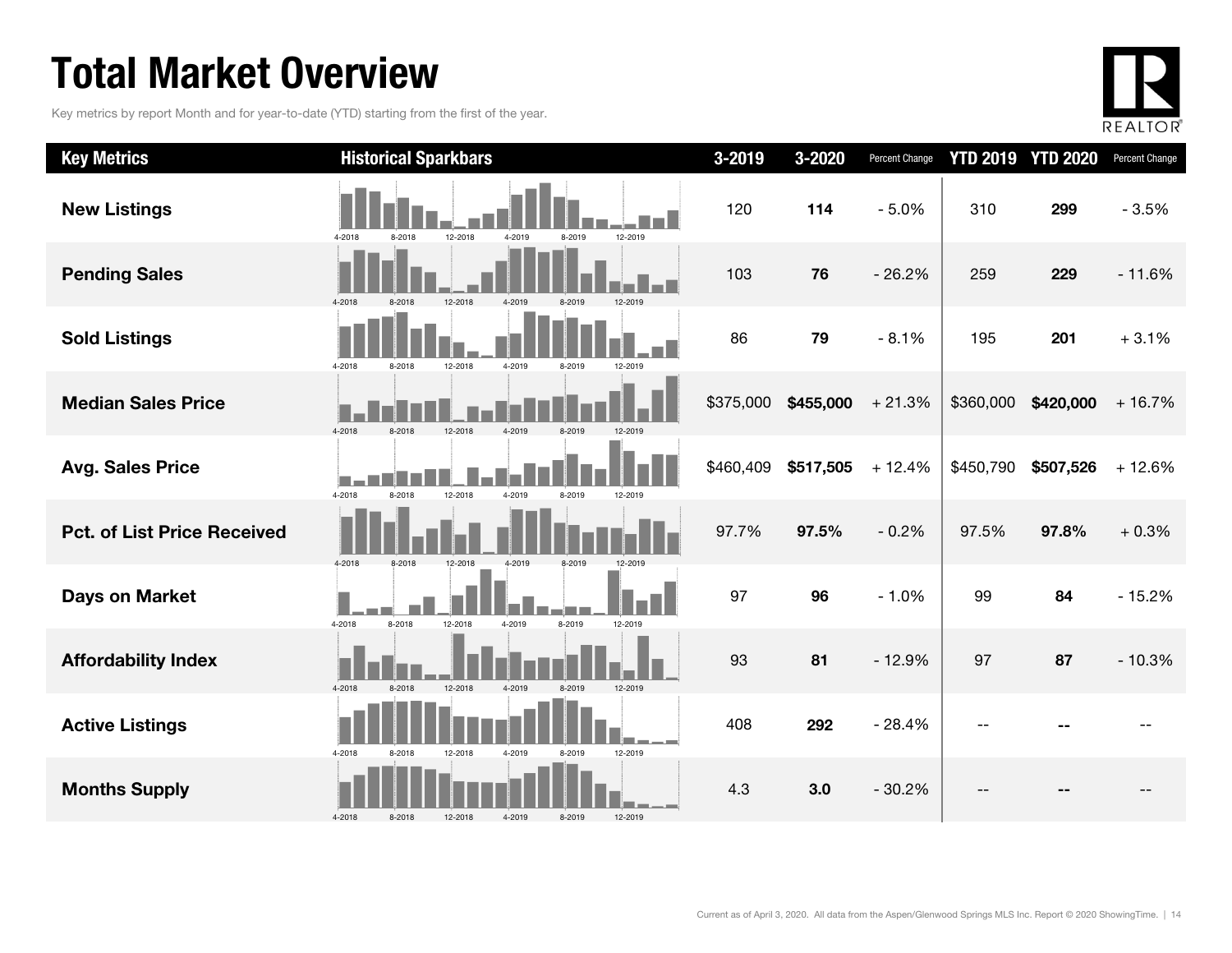Actual sales that have closed in a given month.



| By Price Range – All Properties – Rolling 12 Months<br>■3-2020<br>$3 - 2019$ |                  |            |                  |                  |        |                  |                        |        |                  |                   |        |           |                   |              | <b>By Property Type</b> |                 | ■3-2020<br>$3-2019$ |                |           |
|------------------------------------------------------------------------------|------------------|------------|------------------|------------------|--------|------------------|------------------------|--------|------------------|-------------------|--------|-----------|-------------------|--------------|-------------------------|-----------------|---------------------|----------------|-----------|
| 412<br>339                                                                   | 505              | 571        | 193<br>183       | 27               | 60     | 9<br>15          |                        |        | 6                | 0<br>0            | 0      | 0         |                   | 835          | 831                     | 313             | 347                 | 1,148          | 1,178     |
| $-17.7%$                                                                     | $+13.1%$         |            | $-5.2%$          | $+122.2%$        |        | $+66.7%$         | $+300.0%$              |        | $+500.0\%$       |                   |        | $-$       |                   | $-0.5%$      |                         | $+10.9%$        |                     | $+2.6%$        |           |
| $<$ \$300K                                                                   | \$300K to \$599K |            | \$600K to \$999K | \$1.0M to \$1.5M |        | \$1.5M to \$2.0M | \$2.0M to \$2.5M       |        | \$2.5M to \$5.0M | \$5.0M to \$10.0M |        | $$10.0M+$ |                   | Singe Family |                         | Townhouse-Condo |                     | All Properties |           |
| <b>Rolling 12 Months</b><br><b>Compared to Prior Month</b>                   |                  |            |                  |                  |        |                  |                        |        |                  |                   |        |           |                   | Year to Date |                         |                 |                     |                |           |
|                                                                              |                  |            | Single Family    |                  |        | Condo            | Condo<br>Single Family |        |                  |                   |        |           | Single Family     |              |                         | Condo           |                     |                |           |
| <b>By Price Range</b>                                                        |                  | $3 - 2019$ | 3-2020           | Change           | 3-2019 | 3-2020           | Change                 | 2-2020 | 3-2020           | Change            | 2-2020 | 3-2020    | Change            | 3-2019       | 3-2020                  | Change          | 3-2019              | 3-2020         | Change    |
| \$299,999 and Below                                                          |                  | 235        | 173              | - 26.4%          | 177    | 166              | $-6.2%$                | 6      | 11               | $+83.3%$          | 11     | 9         | $-18.2%$          | 35           | 26                      | - 25.7%         | 30                  | 25             | - 16.7%   |
| \$300,000 to \$599,999                                                       |                  | 392        | 417              | $+6.4%$          | 113    | 154              | $+36.3%$               | 24     | 27               | $+12.5%$          |        |           | 0.0%              | 54           | 67                      | $+24.1%$        | 28                  | 26             | $-7.1%$   |
| \$600,000 to \$999,999                                                       |                  | 171        | 163              | $-4.7%$          | 22     | 20               | $-9.1%$                |        | 16               | $+100.0%$         |        |           | $-100.0%$         | 37           | 36                      | $-2.7%$         |                     |                | $-20.0\%$ |
| \$1,000,000 to \$1,499,999                                                   |                  | 26         | 53               | $+103.8%$        |        |                  | $+600.0\%$             |        |                  | $+75.0%$          |        |           | $\qquad \qquad -$ |              | 13                      | $+333.3%$       |                     |                | 0.0%      |
| \$1,500,00 to \$1,999,999                                                    |                  | 9          | 15               | $+66.7%$         |        |                  | $- -$                  |        |                  | $-100.0\%$        |        |           | $- -$             |              | 3                       | $+50.0%$        | U                   |                |           |
| \$2,000,000 to \$2,499,999                                                   |                  |            | 4                | $+300.0\%$       |        |                  | $- -$                  |        | O                | $\sim$ $\sim$     |        |           | $- -$             |              | 0                       | $\sim$ $\sim$   |                     |                |           |
| \$2,500,000 to \$4,999,999                                                   |                  |            | 6                | + 500.0%         |        |                  | $\sim$ $\sim$          |        |                  | $\sim$ $\sim$     |        |           | $\qquad \qquad -$ |              | <sup>0</sup>            | $\sim$ $\sim$   |                     |                |           |
| \$5,000,000 to \$9,999,999                                                   |                  |            |                  | --               |        |                  | $- -$                  |        |                  | $- -$             |        |           | $- -$             |              |                         | $- -$           |                     |                |           |

\$10,000,000 and Above 0 0 -- 0 0 -- 0 0 -- 0 0 -- 0 0 -- 0 0 -- All Price Ranges 835 831 - 0.5% 313 347 + 10.9% 45 61 + 35.6% 22 18 - 18.2% 131 145 + 10.7% 64 56 - 12.5%

### Inventory of Active Listings

A measure of the number of homes available for sale at a given time.

#### By Price Range – All Properties  $\blacksquare$ 3-2019  $\blacksquare$ 3-2020





|                            | Year over Year |            |           |            |            |                          | <b>Compared to Prior Month</b> |            |          |            |            |           | Year to Date                                                                                                                                                |       |
|----------------------------|----------------|------------|-----------|------------|------------|--------------------------|--------------------------------|------------|----------|------------|------------|-----------|-------------------------------------------------------------------------------------------------------------------------------------------------------------|-------|
|                            | Single Family  |            |           | Condo      |            |                          | Single Family                  |            |          | Condo      |            |           | Single Family                                                                                                                                               | Condo |
| <b>By Price Range</b>      | $3 - 2019$     | $3 - 2020$ | Change    | $3 - 2019$ | $3 - 2020$ | Change                   | $2 - 2020$                     | $3 - 2020$ | Change   | $2 - 2020$ | $3 - 2020$ | Change    |                                                                                                                                                             |       |
| \$299.999 and Below        | 25             | 17         | $-32.0%$  | 39         | 28         | $-28.2%$                 | 23                             | 17         | $-26.1%$ | 29         | 28         | $-3.4%$   | There are no year-to-date figures for<br>inventory because it is simply a<br>snapshot frozen in time at the end of<br>each month. It does not add up over a |       |
| \$300,000 to \$599,999     | 93             | 66         | $-29.0%$  | 27         | 26         | $-3.7%$                  | 49                             | 66         | $+34.7%$ | 20         | 26         | $+30.0\%$ |                                                                                                                                                             |       |
| \$600,000 to \$999,999     | 89             | 61         | $-31.5%$  | 14         | 20         | $+42.9%$                 | 61                             | 61         | $0.0\%$  | 18         | 20         | $+11.1%$  |                                                                                                                                                             |       |
| \$1,000,000 to \$1,499,999 | 45             | 23         | $-48.9%$  | đ          |            | $+40.0%$                 | 25                             | 23         | $-8.0\%$ | 6          |            | $+16.7%$  |                                                                                                                                                             |       |
| \$1,500,00 to \$1,999,999  | 37             | 26         | $-29.7%$  |            |            | $-100.0\%$               | 30                             | 26         | - 13.3%  | 0          | Ω          | --        | period of months.                                                                                                                                           |       |
| \$2,000,000 to \$2,499,999 | 10             |            | $-80.0\%$ |            |            | $- -$                    |                                | 2          | - 50.0%  |            |            | 0.0%      |                                                                                                                                                             |       |
| \$2,500,000 to \$4,999,999 | 19             | g          | $-52.6%$  |            |            | $\overline{\phantom{a}}$ |                                | 9          | - 25.0%  | 0          |            | --        |                                                                                                                                                             |       |
| \$5,000,000 to \$9,999,999 | 4              |            | $+50.0\%$ |            |            | $- -$                    |                                | 6          | 0.0%     | 0          |            | --        |                                                                                                                                                             |       |
| \$10,000,000 and Above     | 0              |            | $- -$     |            |            | $- -$                    |                                | 0          | $- -$    | ŋ          |            | --        |                                                                                                                                                             |       |
| <b>All Price Ranges</b>    | 322            | 210        | $-34.8%$  | 86         | 82         | $-4.7%$                  | 210                            | 210        | $0.0\%$  | 74         | 82         | 10.8%     |                                                                                                                                                             |       |